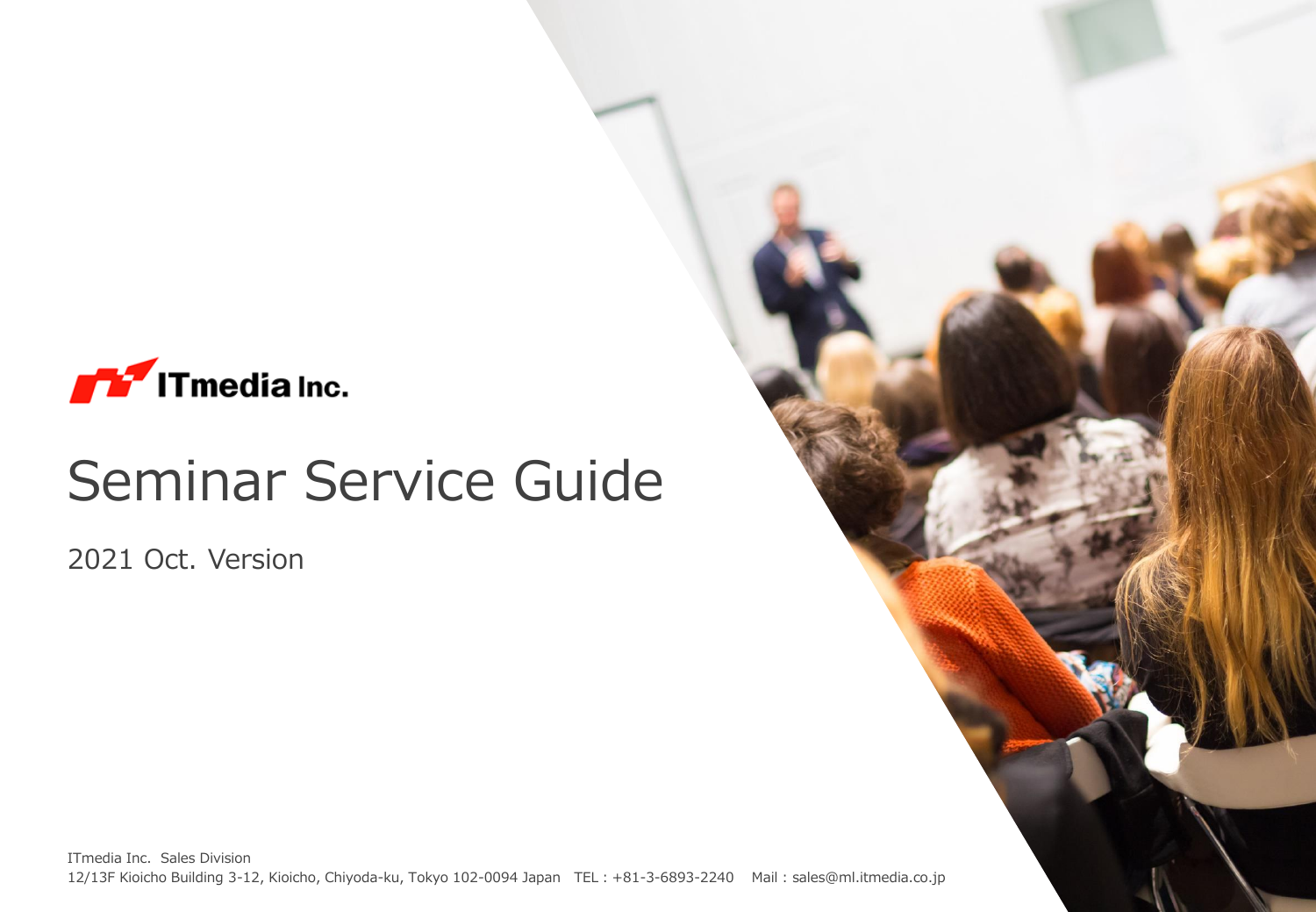## Programs to Support Seminar Audience Creation

|                                                | Charged based on the number of<br>registrants through the page in<br>ITmedia's website<br>Cost per Registered<br>Person Program<br>JPY 500,000 or more | Guaranteed number of clicks to the<br>registration page on client's website<br>via banners of ITmedia and partners<br>Cost per Click Program<br>JPY 500,000 or more | Exclusive mail which can be delivered<br>just before the event<br><b>Targeting Mail Delivery</b><br>Program<br>JPY 96,000 or more |
|------------------------------------------------|--------------------------------------------------------------------------------------------------------------------------------------------------------|---------------------------------------------------------------------------------------------------------------------------------------------------------------------|-----------------------------------------------------------------------------------------------------------------------------------|
| Order Deadline                                 | 30 business days<br>before the seminar                                                                                                                 | 20 business days<br>before the seminar                                                                                                                              | 3 business days<br>before the delivery date                                                                                       |
| Acceptable<br>Location of<br>Seminar           | Online (excluding on-demand webinars)                                                                                                                  | Online                                                                                                                                                              | Anywhere in Japan or online                                                                                                       |
| Website<br>Location of<br>Registration<br>Page | ITmedia's website                                                                                                                                      | Client's website                                                                                                                                                    | Client's website                                                                                                                  |
| Specifying the<br>Target<br>Audience           | No segment, excluding competitors or<br>targeting to user companies only.                                                                              | No segment or<br>Behavior targeting                                                                                                                                 | Flexible specification by industry, job<br>title, etc.                                                                            |
| Price                                          | Registration page production fee : JPY 50,000<br>Cost per registration (webinar) : @JPY 13,000 or more                                                 | Cost per Click: @JPY 400 or more                                                                                                                                    | Depends on the Targeting Mail                                                                                                     |
|                                                |                                                                                                                                                        |                                                                                                                                                                     |                                                                                                                                   |
|                                                | Page 2                                                                                                                                                 | Page 3                                                                                                                                                              | Page 4                                                                                                                            |

1 Copyright © ITmedia Inc.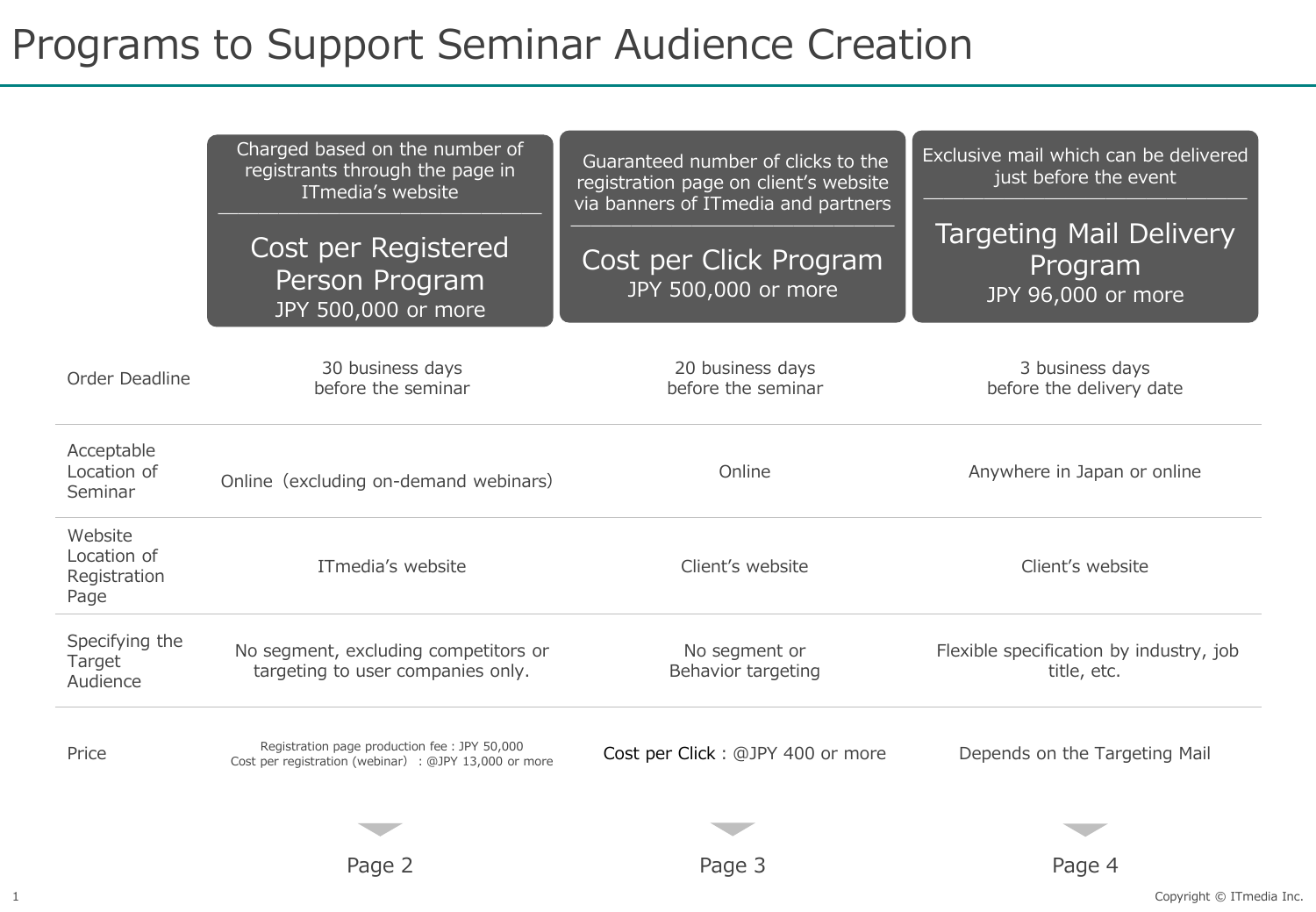### Audience creation program charged by the number of registrants through the page on ITmedia website.

The registration page will be created under ITmedia domain, and ITmedia promotes the page to readers via emails. The promotion is charged depending on the number of registrants, so the ROI of this program is transparent.



#### Remarks

- The client needs to send attendance slip / contact of refusal to registrants by themselves.
- ITmedia may not be able to offer this program if the seminar is held for very limited segment people. Please contact ITmedia sales representative for availability.
- ITmedia exclude registrants from non-business users (e.g., free jobs, homemakers, husbands, students and non-jobs) and fraudulent data.
- If the client wants to exclude competitors, please provide the company name list with up to 5 companies before starting the audience creation. Additions and modifications of the list is not acceptable after audience creation starts.
- Audience creation schedule is not disclosed. This is adjusted according to the status of the registrants. please leave it us.
- The client can check the audience creation status and download the registrants' data via the management portal site.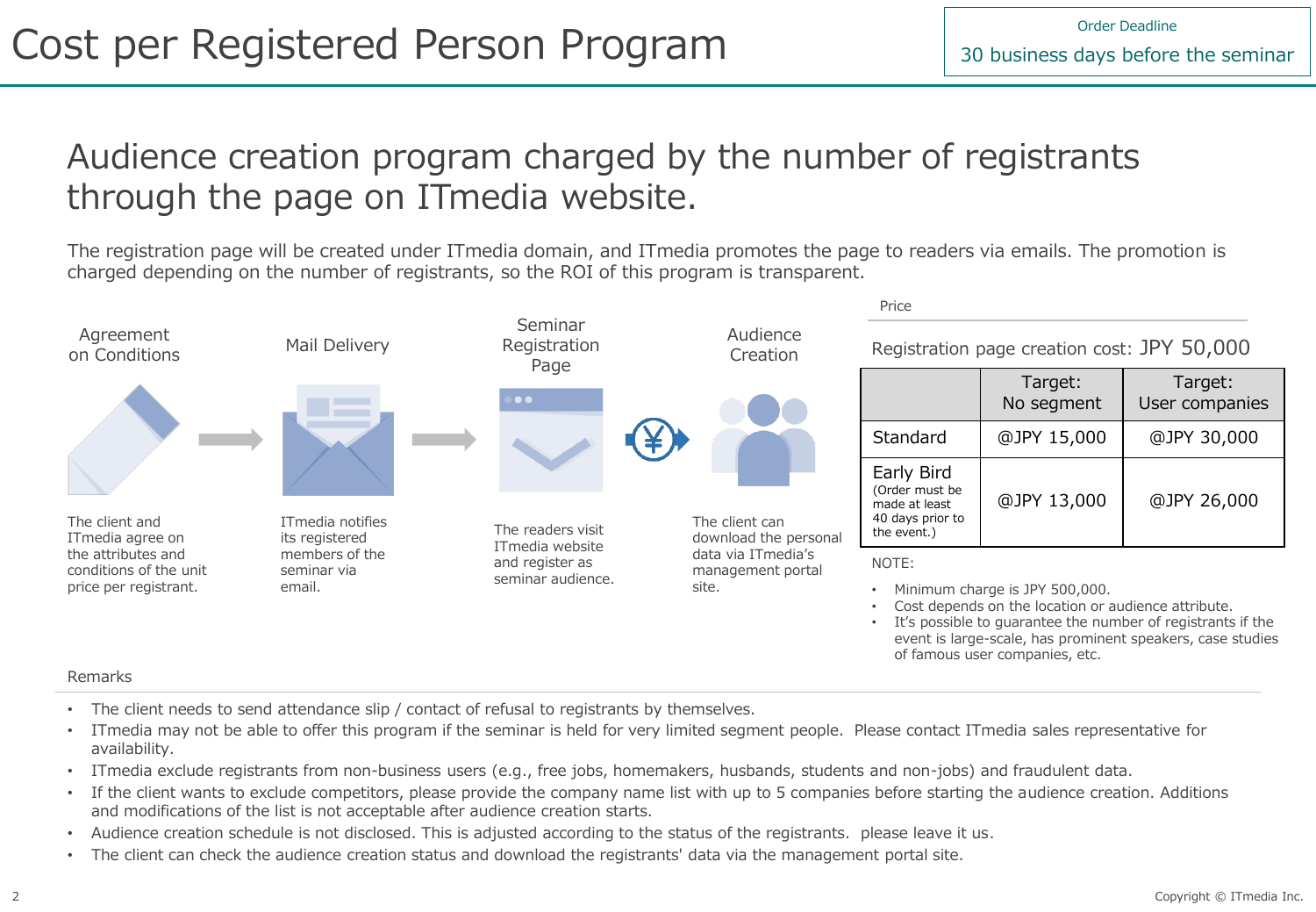**Price**

### Audience creation program that guarantees the number of clicks to your seminar registration page

This is the program that guarantees the number of clicks to your seminar registration page by using banners of ITmedia and its partners. Please use this program if the client wants to attract new customers to the seminar or the client doesn't have much time till hold it but needs more customers.



#### Remarks

- Please note that this program may not be offered depending on the products / services which are introduced in the seminar.
- At the stage of receiving your inquiry, the contents of the event such as title, agenda and performers and the URL of its registration page need to be finalized.
- The client needs to provide the banner materials as follows (★ is mandatory): ①Rectangle★ (gif, jpg/300x250/less than 150KB) ②Billboard★ (gif, jpg/970x250/less than 150KB) ③Super Banner (gif, jpg/728x90/less than 150KB) ④W Super Banner (gif, jpg/728x180/less than 150KB) ⑤W Rectangle (gif, jpg/300x600/less than 150KB) ⑥In-Lead (Static) (gif, jpg/640x300/less than 150KB)
- The number of clicks is measured by the measurement tool of ITmedia and its partners and the stats are treated as official number. (ITmedia doesn't provide each banner stats but provides total stats.)
- As soon as the guaranteed number of clicks is reached, ITmedia will stop the traffic drive at any time.
- 3 Cost of insufficient number of clicks to another campaign (product)". If the number of clicks you ordered is not reached by the deadline, ITmedia will correspond either "bill only for the actual number of clicks" or "transfer the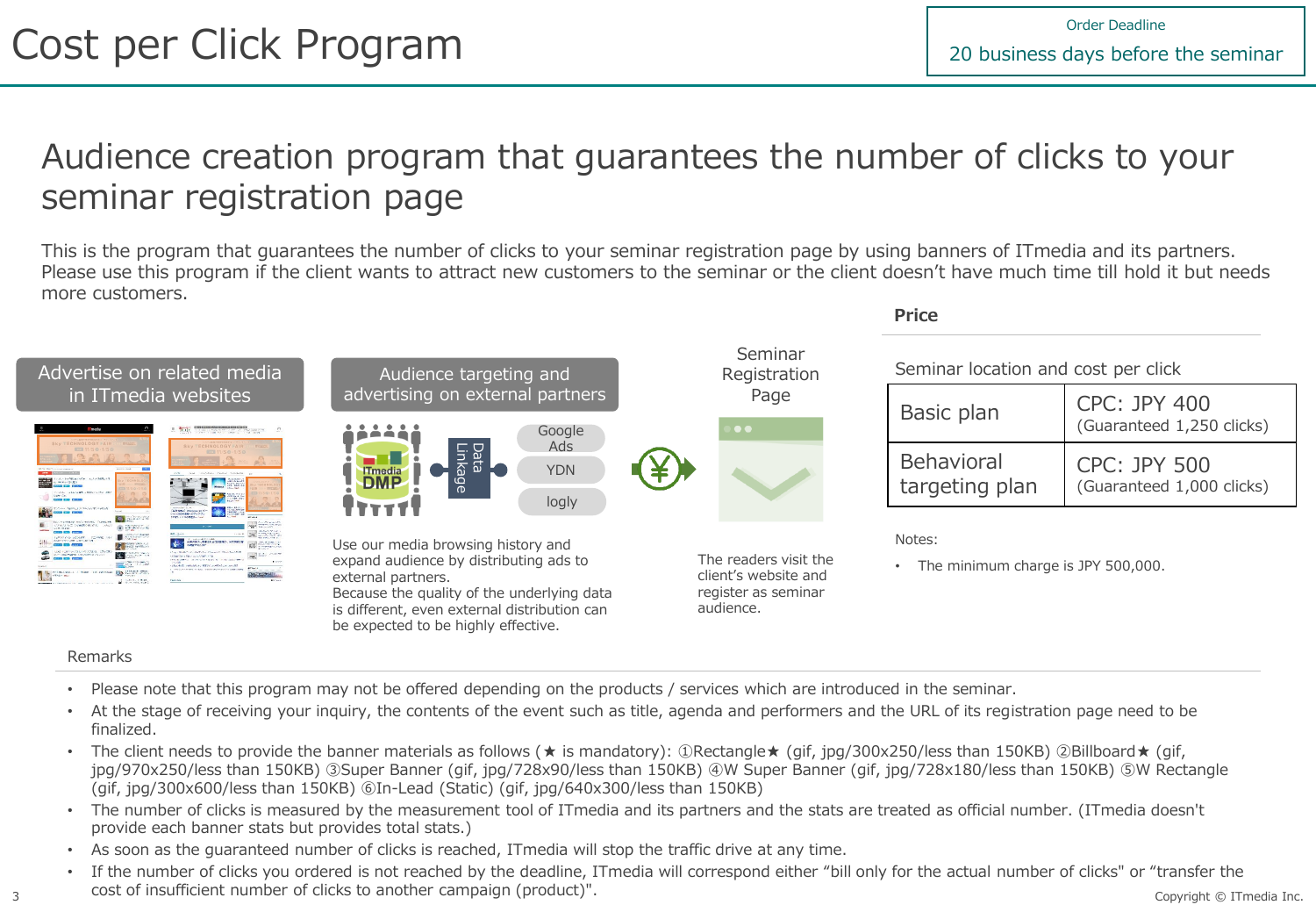### An exclusive email advertisement that can specify the delivery target by attributes and interests

This is an exclusive email advertisement that can be delivered by specifying the target based on the registration information and action history of each media member. Since it can be delivered until the day before the seminar, it can also be used to attract customers immediately before the seminar.



#### **List of targeting mails**

Targeting mails can be delivered via the following media. After interviewing the content of the seminar, ITmedia will propose the most suitable mail that suits the reader attributes and interests of each media.

- TechTarget Japan x Keyman's Net
- $@IT$
- ITmedia Enterprise
- ITmedia Marketing
- MONOist x EETimes Japan x EDN Japan

For more details, please see the next page.

#### Remarks

- The material specifications are as follows. Please create the material at your company and send it by the material deadline.
	- Email Title : 30 double-byte characters or less
	- Body : 38 double-byte characters or less per 1 line. 100 lines or less.
	- URLs : 20 URLs or less
	- Report : Number of Clicks (7-days report from the email delivery date)
	- Ad Material Deadline: By 6:00 PM on the 3 business days before the delivery date
	- For more regulations, please visit [http://corp.itmedia.co.jp/corp/ad/regulation\\_format.html](http://corp.itmedia.co.jp/corp/ad/regulation_format.html)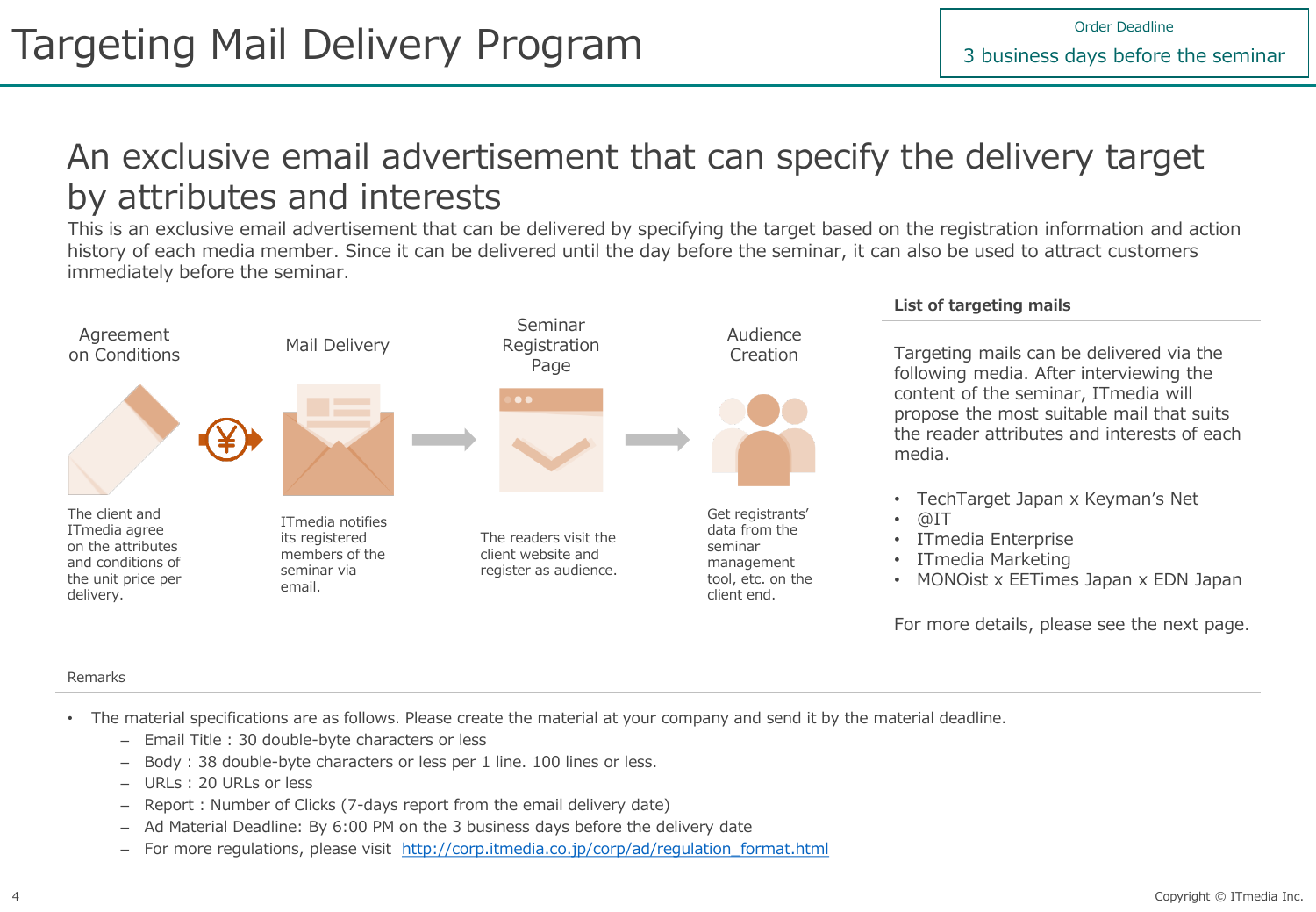## Targeting Mail List

|                                                                                                                                                                                                                                                                        | TechTarget × Keyman's Net<br>seminar targeting mail                                                                                                                            | @IT Tsushin DMP<br>targeting mail                                                                                                                | <b>ITmedia Enterprise</b><br>targeting mail                                                                     | <b>ITmedia Marketing</b><br>targeting mail                                                                                                             | Engineering media targeting<br>mail                                                                                                                                |
|------------------------------------------------------------------------------------------------------------------------------------------------------------------------------------------------------------------------------------------------------------------------|--------------------------------------------------------------------------------------------------------------------------------------------------------------------------------|--------------------------------------------------------------------------------------------------------------------------------------------------|-----------------------------------------------------------------------------------------------------------------|--------------------------------------------------------------------------------------------------------------------------------------------------------|--------------------------------------------------------------------------------------------------------------------------------------------------------------------|
| Recommended<br>Seminar                                                                                                                                                                                                                                                 | IT-related seminars for<br>information systems and IT<br>buyers                                                                                                                | IT-related seminars for<br>information systems and<br>engineers                                                                                  | IT-related seminars for<br>information systems and<br>business                                                  | Seminars for marketing and<br>sales departments                                                                                                        | Seminars for D&D engineers<br>and people of production and<br>quality control departments in<br>the manufacturing industry                                         |
| Distribution<br>objects                                                                                                                                                                                                                                                | · TechTarget Japan<br>· Keyman's Net                                                                                                                                           | $\cdot$ @IT                                                                                                                                      | · ITmedia Enterprise                                                                                            | · ITmedia Marketing                                                                                                                                    | · MONOist<br>$\cdot$ EE Times Japan<br>$\cdot$ EDN Japan                                                                                                           |
| Criteria<br>(attributes) for<br>targeting                                                                                                                                                                                                                              | · Industry<br>$\cdot$ Job function<br>· Number of employees<br>$\cdot$ Job title<br>· Annual sales<br>• Work location<br>· Product / service specified<br>$\cdot$ Company name | · Industry<br>· Job function<br>· Number of employees<br>$\cdot$ Job title<br>· Annual sales<br>• Work location<br>· Product / service specified | · Industry<br>· Job function<br>· Number of employees<br>$\cdot$ Job title<br>· Annual sales<br>• Work location | $\cdot$ Industry<br>· Job function<br>· Number of employees<br>$\cdot$ Job title<br>· Annual sales<br>• Work location<br>· Product / service specified | · Industry<br>· Job function<br>· Number of employees<br>$\cdot$ Job title<br>· Annual sales<br>• Work location<br>· Product / service specified<br>· Company name |
| Delivery date                                                                                                                                                                                                                                                          | Monday to Friday<br>(Business days only)<br>Up to 5 companies per day<br>* The reminder email to non-clickers<br>is included.                                                  | Monday to Friday<br>(Business days only)<br>Up to 1 company per day                                                                              | Monday to Friday<br>(Business days only)<br>Up to 1 company per day                                             | Monday to Friday<br>(Business days only)<br>Up to 3 companies per day                                                                                  | Tuesday or Thursday<br>(Business days only)<br>Up to 1 company per day                                                                                             |
| Unit price per targeting condition<br>- When specifying companies: JPY 100 per person<br>Price<br>- When specifying attribute of ITmedia ID: JPY 80 per person<br>- When specifying behavior history via ITmedia DMP: JPY 50 per person<br>Minimum charge: JPY 200,000 |                                                                                                                                                                                |                                                                                                                                                  |                                                                                                                 |                                                                                                                                                        |                                                                                                                                                                    |

Contact ITmedia sales representative for more details on the delivery conditions that can be specified for each targeting mail.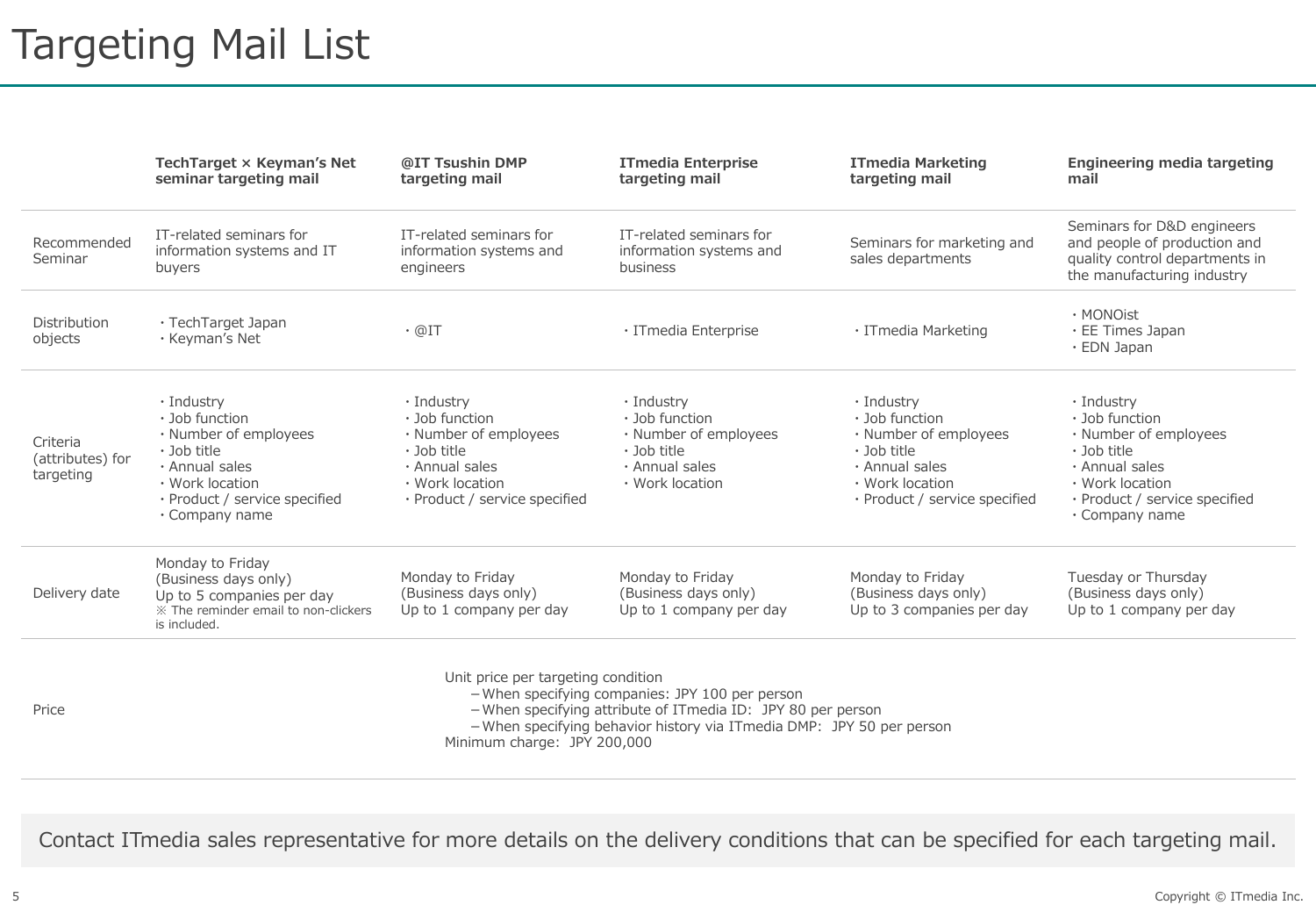## FYI: Definition of "User Company"

When targeting to "user companies" under Cost per Registered Person Program / Cost per Click Program, registrants whose industry attribute are listed below (as white background) are regarded as audience who work in user companies. These attributes are judged based on the registered data in ITmedia membership database or seminar registration form page.

| Registered industry attributes in ITmedia membership database | Registered industry attributes on seminar form page                                  |                                                              |                                                                           |
|---------------------------------------------------------------|--------------------------------------------------------------------------------------|--------------------------------------------------------------|---------------------------------------------------------------------------|
| Agriculture / Forestry / Fishery / Mine                       | <b>Information Service</b>                                                           | Hotel/Food Services                                          | 01. IT-related hardware Manufacturer                                      |
| Construction                                                  | Packaged Software                                                                    | Daily life-related Services/Entertainment                    | 02. IT-related Software Manufacturer                                      |
| <b>Construction Consultant</b>                                | SI (Independent or mainly external sales)                                            | Special Technical Services                                   | 03. IT-related Product Distributor / Reseller                             |
| House Builder                                                 | SI (Mainly internal sales to group companies)                                        | Newspaper / Publisher / Broadcast / Media /<br>Advertisement | 04. System Integrater                                                     |
| Dedicated Renovation Company                                  | Contracted Development/Information Processing                                        | Education / Learning Aid Services                            | 05. Contracted Development of Software /<br><b>Information Processing</b> |
| Architectural Design Firm                                     | <b>Embedded Software</b>                                                             | Healthcare / Healthcare Services                             | 06. Communications/Telecom, ISP                                           |
| Structural Design Firm                                        | Information Technology Consulting                                                    | Self-employed Doctor                                         | 07. Other IT-related Businesses                                           |
| Facility Design Firm                                          | Other Information Services                                                           | Doctor                                                       | 08. Agriculture / Forestry / Fishery / Mine                               |
| General Construction Company                                  | <b>Communication Services</b>                                                        | Dentist                                                      | 09. Construction                                                          |
| Special Construction Company                                  | Telecommunication Carrier                                                            | <b>Nurse</b>                                                 | 10. Manufacturing                                                         |
| Builder's Office                                              | Information Service Provider/Internet Data Center /<br>SaaS / Cloud Service Provider | <b>Medical Processor</b>                                     | 11. Electricity / Gas / Heat Supply / Water                               |
| Railroad-related Construction Company                         | Other Communication Services                                                         | Caregiver / Visiting Nurse                                   | 12. Transportation / Warehousing Business                                 |
| Other Construction-related Companies                          | Whole Seller / Reseller                                                              | Others (Occupational Therapist, Physical Therapist)          | 13. Distribution (Wholesale / Retail)                                     |
| <b>Trading Company</b>                                        | Computer-related product distributor/Reseller                                        | Other Services                                               | 14. Financial / Banking / Insurance                                       |
| Manufacturing                                                 | Other Whole seller / Reseller                                                        | Government / Civil Service/Association                       | 15. Real Estate                                                           |
| Computer (Hardware Manufacturer)                              | Infrastructure (Electricity / Gas / Heat Supply /<br>Water)                          | Other Business                                               | 16. Hotel / Food Services                                                 |
| Computer (Software Manufacturer)                              | Transportation / Postal Service                                                      | Freelance Profession                                         | 17. Publishing / Broadcast / Media                                        |
| Electronic Components / Devices / Electronic<br>Circuits      | Finance / Insurance company                                                          | housewife, househusband                                      | 18. Other Services                                                        |
| Electric-related Product Manufacturer                         | Real Estate / Lease Company                                                          | <b>Student</b>                                               | 19. Medical / Welfare Services                                            |
| Automotive / Transportation-related Manufacturer              | Real Estate (trade / rent) Agency                                                    | Unemployed                                                   | 20. Education                                                             |
| Industrial / Office usage-related product<br>Manufacturer     | Real Estate Management Company                                                       |                                                              | 21. Government / Local Government                                         |
| Foods / Chemical / Pharmaceutical Manufacturer                | Real Estate Developer                                                                |                                                              | 22. Other Businesses                                                      |
| Materials / Energy-related Manufacturer                       | Other Real Estate-related companies                                                  |                                                              | 23. Part Timer                                                            |
| <b>Other Manufacturers</b>                                    |                                                                                      |                                                              | 24. Housewife / Househusband                                              |

Gray background attributes are regarded as "non-user companies"

25. Student 26. Unemployed 27.Others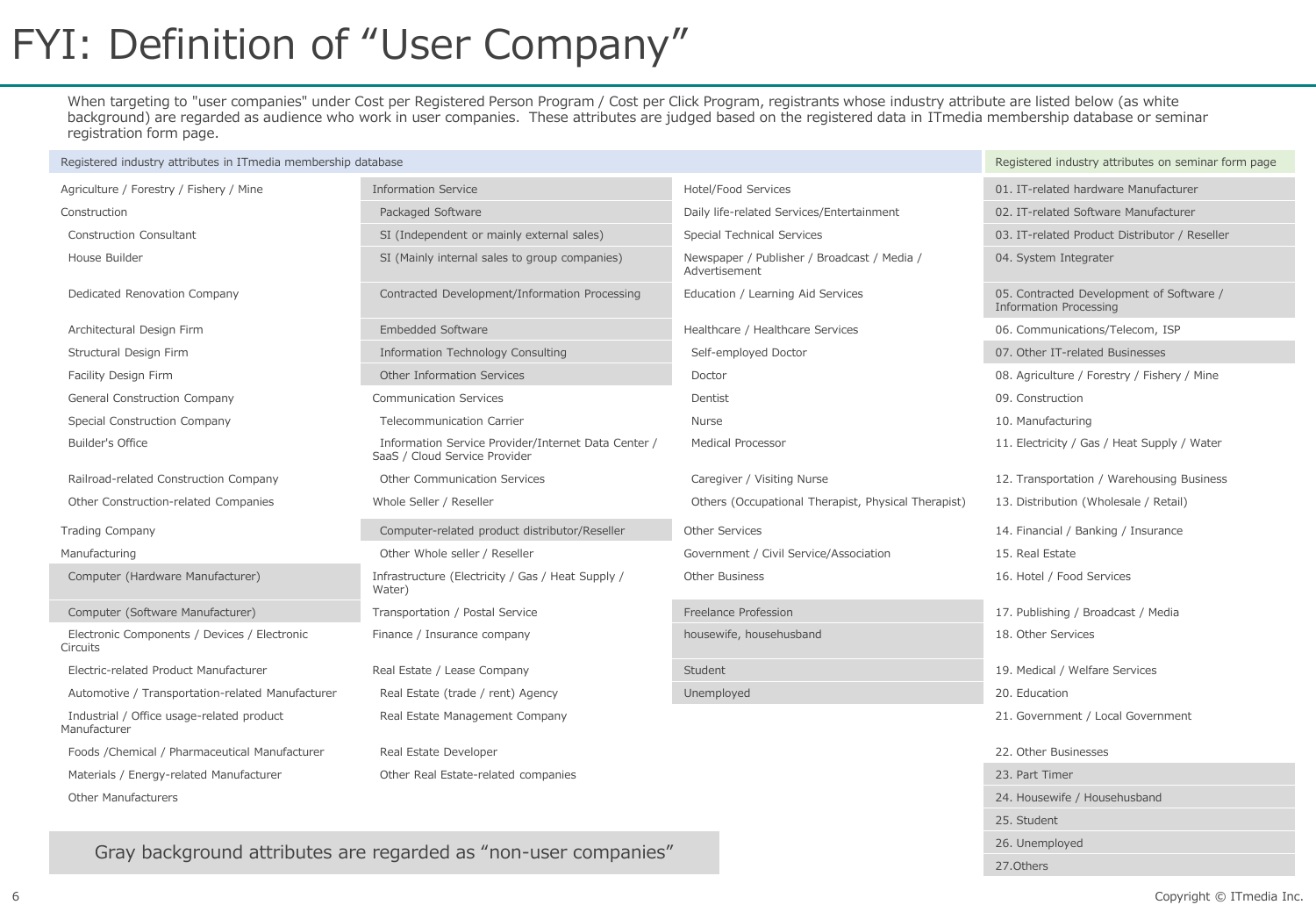## Cancellation provisions

If you want to cancel the purchase order for the advertiser's convenience after receiving the purchase order for the advertised product, you will be charged a cancellation fee at the following rate.

| Product                                              |                                    |                    | Cancellation charge                                                                                                                                                                                                                                                                                                                                                          | Major products (please contact us for products other<br>than those listed below)              |
|------------------------------------------------------|------------------------------------|--------------------|------------------------------------------------------------------------------------------------------------------------------------------------------------------------------------------------------------------------------------------------------------------------------------------------------------------------------------------------------------------------------|-----------------------------------------------------------------------------------------------|
| Display ads and e-mail ads                           |                                    |                    | Up to the deadline for submission: 50%<br>After the deadline for submission: 100%                                                                                                                                                                                                                                                                                            | Various display advertisements and e-mail<br>advertisements                                   |
| Articles Planning Special (Tie-up story advertising) |                                    |                    | Until first school submission: 50% of advertising charges (including production, posting,<br>and quide charges)<br>After first school submission: 100% of advertising fees (including production, posting,<br>and quide fees)                                                                                                                                                | Tie-up of warranty period<br>PV quaranteed tie-up                                             |
| Reed Gen                                             | Guarantee<br>d number<br>of cases  | To acquire leads   | Before the launch of the campaign: 50% of advertising charges (base charge $+$ lead<br>charge)<br>After the launch of the campaign: $100\%$ of the advertising fee (base fee + lead fee)                                                                                                                                                                                     | LeadGen. Basic / Segment                                                                      |
|                                                      |                                    | Production options | Until first school submission: 50% of advertising charges (production charges)<br>After first school submission: 100% of advertising fees (production fees)                                                                                                                                                                                                                  | LG. Segment Optional Editing Tie-up Production<br>LG. Segment Optional White Paper Production |
|                                                      |                                    | Other options      | Before the campaign begins: 50% of advertising (optional) charges<br>After the campaign begins: 100% of advertising (optional) charges                                                                                                                                                                                                                                       | LG. Segment Optional Questionnaire Customization<br>LG. Segment Optional Telemarketing        |
|                                                      | Period<br>Warranty<br>Type         | White paper        | Before the launch of the campaign: 50% of advertising charges<br>After the campaign begins: 100% of advertising charges                                                                                                                                                                                                                                                      | TechFactory warranty type LG-service                                                          |
|                                                      |                                    | Tie-up             | Before first school submission: 50% of advertising charges<br>After first school submission: 100% of advertising charges                                                                                                                                                                                                                                                     | TechFactory warranty type LG-service                                                          |
|                                                      | Long-term lead acquisition service |                    | Up to half of the application fee: 50% of the advertising fee (lead fee)<br>After half-cost of application amount: None                                                                                                                                                                                                                                                      | LeadGen. Segment long-term use plan                                                           |
| Seminar                                              | Set seminar                        |                    | Up to 41 days before the date: 50% of advertising charges<br>Within 40 days of the event: 100% of advertising charges                                                                                                                                                                                                                                                        | Seminar/VE sponsorship plan sponsored by ITMEDIA                                              |
|                                                      | Commissioned seminars              |                    | Planning costs and operational costs<br>• Up to 41 days before the date: 50% of advertising charges<br>· Within 40 days of the event: 100% of advertising charges<br>In addition, actual costs shall be charged in accordance with the cancellation policy of<br>the outsourcee.<br>• Venue fee<br>· Our outsourcing fee<br>· Other costs incurred by customizing your offer | Commissioned seminars                                                                         |
| Other                                                | ABM report                         |                    | First offering: 50% of advertising charges<br>After first offering: 100% of advertising charges                                                                                                                                                                                                                                                                              | ABM report                                                                                    |
|                                                      | Custom article brochures, printing |                    | Before first school submission: 50% of advertising charges<br>After first school submission: 100% of advertising charges                                                                                                                                                                                                                                                     | Custom article brochures<br>Printing                                                          |
|                                                      | Video production                   |                    | Up to 2 days before recording: 50% of advertising charges<br>From the day before recording: 100% of advertising charges                                                                                                                                                                                                                                                      | Video production                                                                              |
|                                                      | Custom Research                    |                    | Before the start of response collection: 50% of advertising charges<br>After collection of responses started: 100% of advertising charges                                                                                                                                                                                                                                    | Custom Research                                                                               |